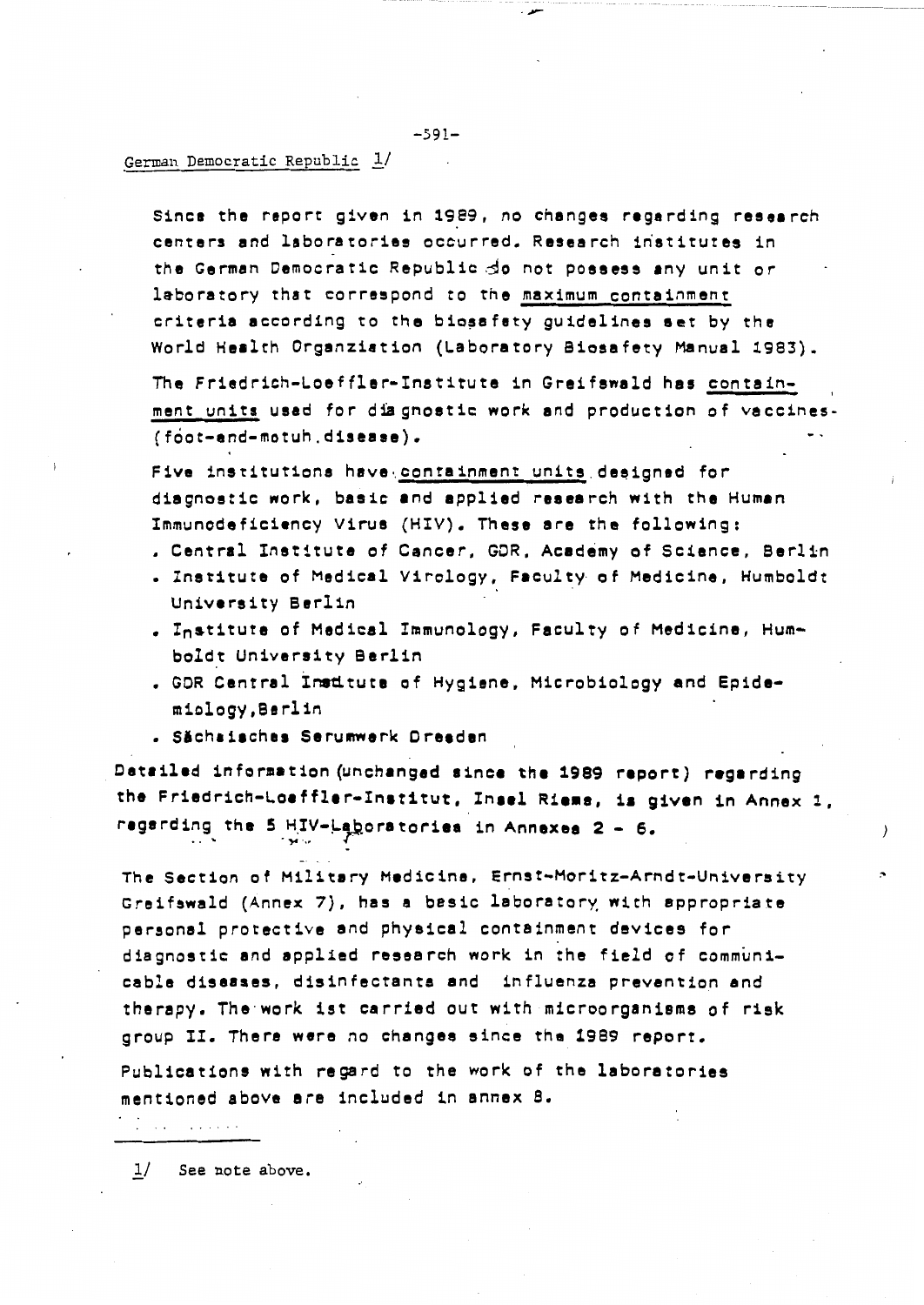1. Name(s) of<sup>c</sup>the research centre and/or laboratory

. ---

2. Responsible public or private·organization or company

Friedrich-Loeffler-Institute Insel Riems

VEB Kombinat Veterinärimpf-<br>stoffe Dessau

J

3. Location and po.atal **address** 

OOR - 2201 Insel Riems Greifswald

- 4. Souree(s) of financing of the reported activity, including indication if the activity is wholly or partly financed by the Ministry of Disarmament and Defence and the Ministry of Food, Agriculture and Forestry
- 5. Number of maximum containment units<sup> $X$ </sup> within the research centre and/or laboratory, with an indication of their respective size No maximum containment laboratory\_
- 6. If .no maximum containment unit, indicate highest level of protection

One containment laboratory  $(100~{\rm m}^2)$ 

7. Scope and **general** description of.activities, including type(s) of microorganisms and/or toxins as appropriate

Molecularbiological analysis and cultivation of foot-and-mouthdisease viruses (classical Types).

x In acc·ordance with the 1983 WHO Laboratory **Biosa** fety Manual, or equivalent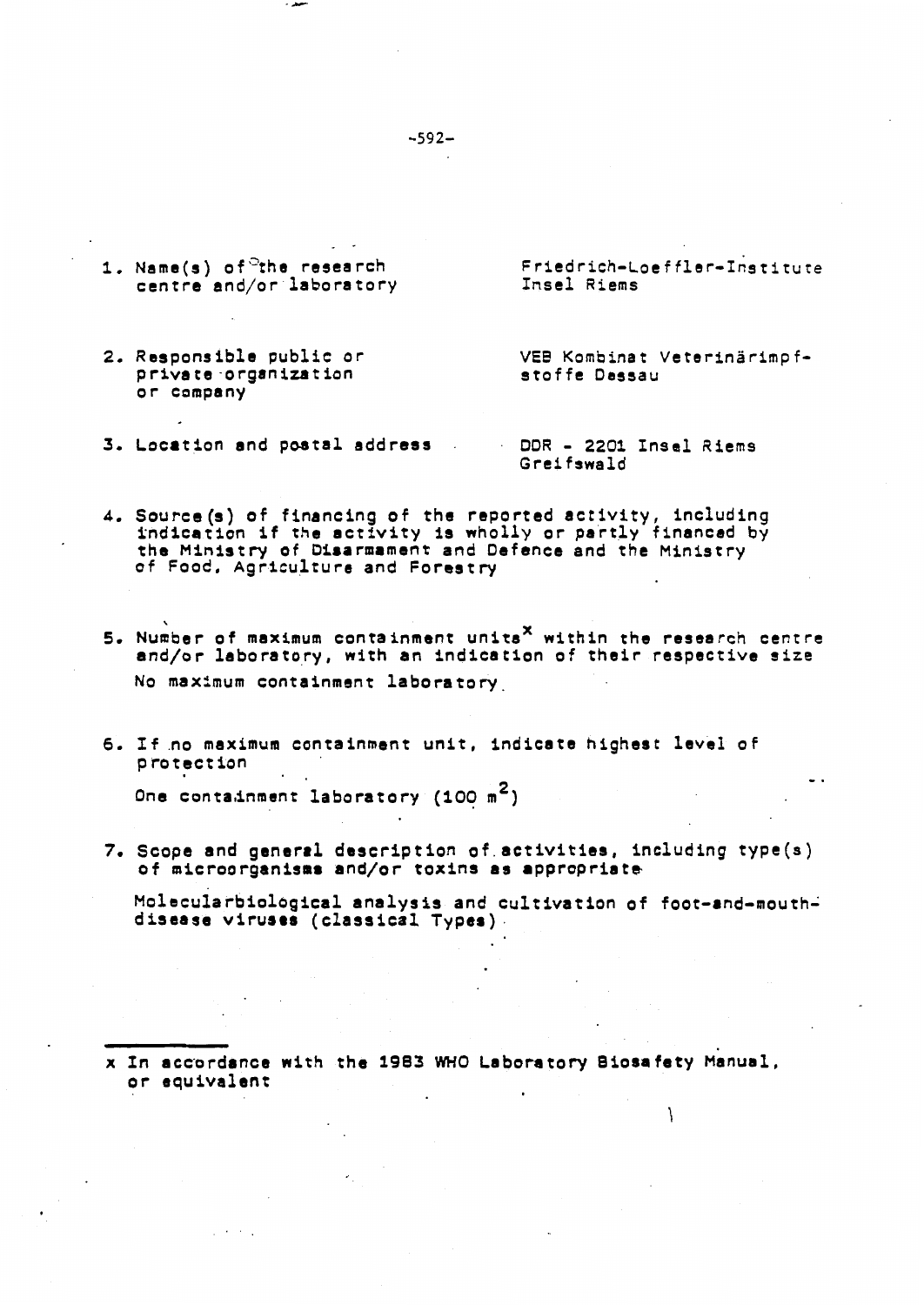1. Name(s) of the research centre and/or laboratory Central Institute of Cancer, Research Department of Virology

່ດ

- 2. Responsible public or **private** organization or company Academy of Sciences, German Democratic Republic
- 3. Location **and poetal address** Lindenberger Weg 80 DOR - 1115 Berlin-Buch
- 4. Source(s) of financing of the reported activity, including indication if the activity is wholly or partly financed by the Ministry of **Defence**  Academy of Science, partly financed by the Ministry of Public Health and Social Affairs
- ' s. Number of.maximum containment unitsx within the **research** centre and/or laboratory, with an indication of their respective size No maximum containment units
- 6. If no maximum containment unit, indicate highest level of protection One containment laboratory, 30 m<sup>2</sup> size
- 7. Scope and general description of activities, including type(s) of microorganisms and/or toxins as appropriate

Isolation and cultivation *oi* HIV for diagnostic work

~

.. **x** In **1cc0rdanc1** with the 1983 WHO Labor•t~ry **Biosafety** Manual, ·or **1quiva;1nt** 

1

-593-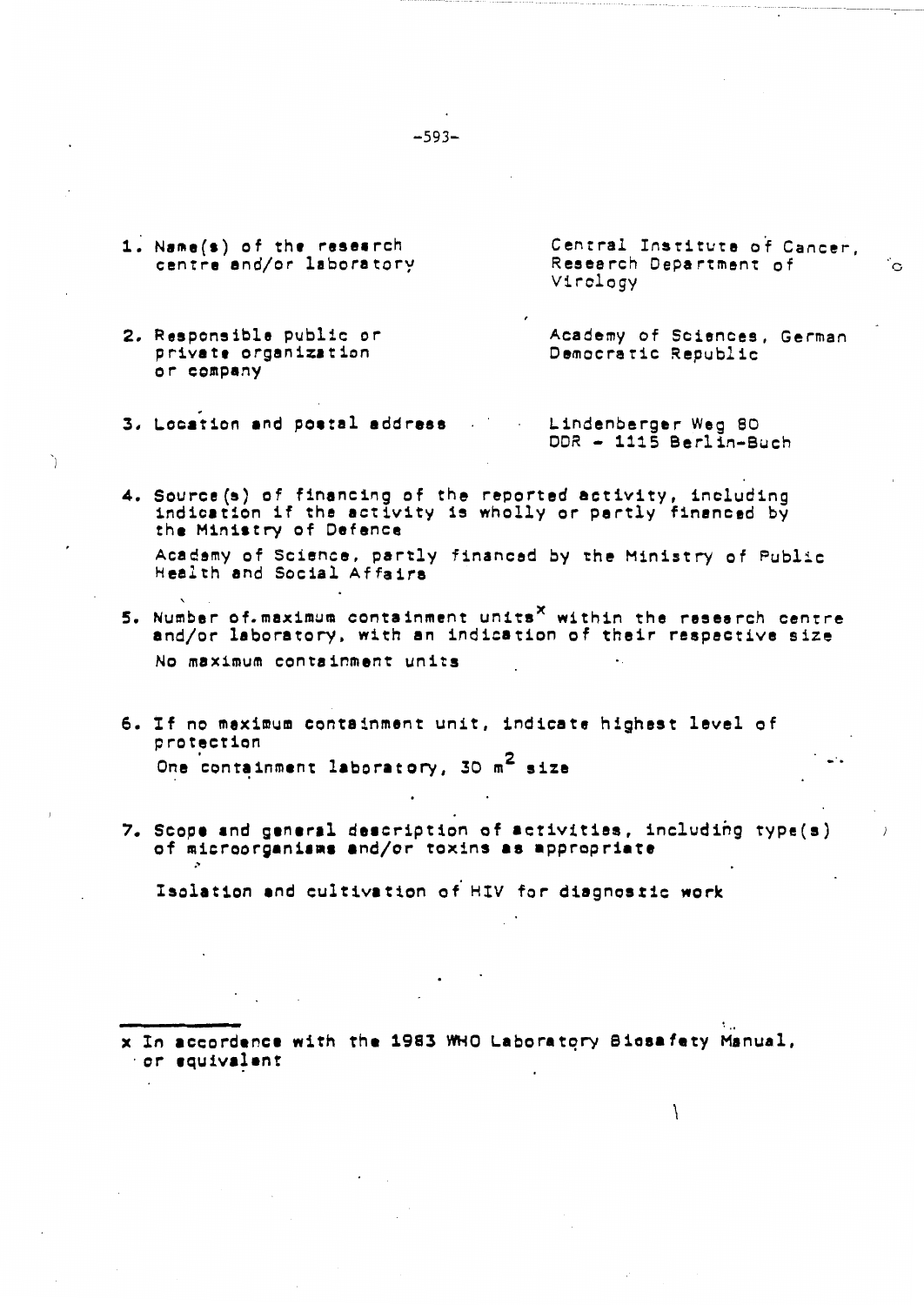- 1. Name(s) of the research centre and/or laboratory
- 2. Responsible public or private organization or company
- 3. Location and postal **address**

Institute of Medical Virolc Faculty of Medicine

Humboldt University Berlin

Schumannstr. 20/21 DOR - 1040 Berlin

 $\mathcal{L}$ 

4. Source(s) of financing of the reported activity, including indication if the activity is wholly or partly financed by the Ministry of Defence

Financed by the Ministry of Education

5. Number of maximum containment units<sup>x</sup> within the research centre and/or laboratory, with an indication of their **respective** size

No maximum containment unit

6. If no maximum containment unit, indicate highest level of  $protraction$ 

One containment laboratory, 20 m2 **size** 

7. Scope **and general** description of **activities,** including type(s) of microorganisms and/or toxins as appropriate

Basic and applied research with HIV

x In acc·ordance with the 1983 WHO Laboratory **Biosafety** Manual, *or* equivalent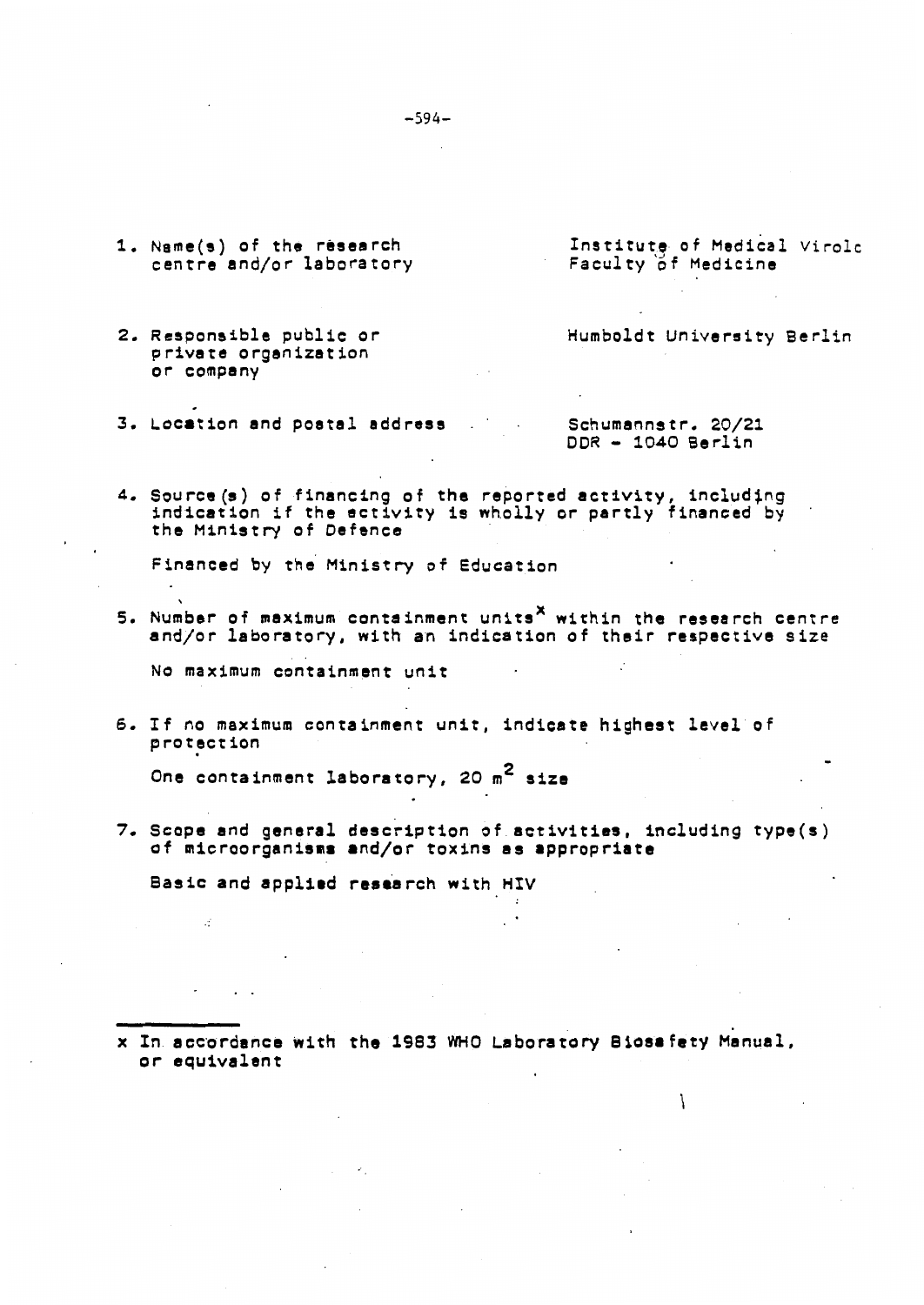1. Name(s) of the research centre and/or laboratory

2. Responsible public or private organization or company

Institute for Medical Immunolo:

Humboldt University Berlin,

Faculty of Medicine

3. Location and postal address

Schumannstr. 20/21 DDR - 1040 Berlin

- 4. Source (s) of financing of the reported activity, including<br>indication if the activity is wholly or partly financed by the Ministry of Defence Financed by the Ministry of Education
- 5. Number of maximum containment units<sup>X</sup> within the research centre and/or laboratory, with an indication of their respective size

No maximum containment unit

6. If no maximum containment unit, indicate highest level of protection

One containment laboratory, 30 m<sup>2</sup>

 $\omega_{\rm c} < 10^{-1}$ 

7. Scope and general description of activities, including type(s) of microorganisms and/or toxins as appropriate

Basic and applied research with HIV, hybridoma technology

x In accordance with the 1983 WHO Laboratory Biosafety Manual, or equivalent

 $-595-$ 

' చే,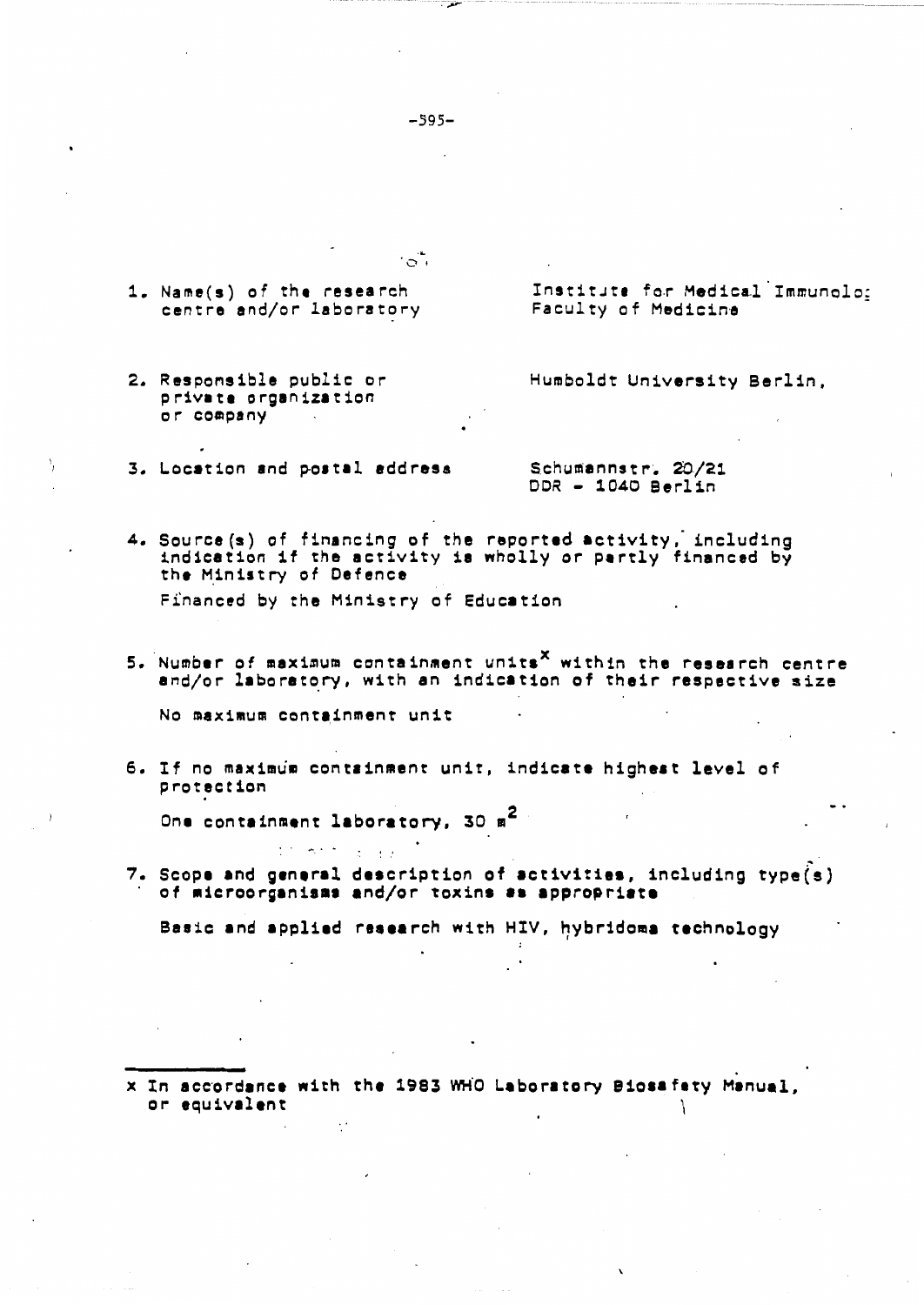| ാ<br>1. Name(s) of the research<br>cantra and/or laboratory                                                                                             | GDR Central Institute of<br>Hygiene, Microbiology and<br>Epidemiology |
|---------------------------------------------------------------------------------------------------------------------------------------------------------|-----------------------------------------------------------------------|
| 2. Responsible public or<br>private organization<br>or company                                                                                          | Ministry of Public Health                                             |
| 3. Location and postal address                                                                                                                          | $1190 \text{ Berlin} - \text{DDR}$<br>Britzer Str. 1/3                |
| 4. Source (s) of financing of the reported activity, including<br>indication if the activity is wholly or partly financed by<br>the Ministry of Defence |                                                                       |
| Ministry of Public Health                                                                                                                               |                                                                       |
| 5. Number of maximum containment units <sup>X</sup> within the research centre<br>and/or laboratory, with an indication of their respective size        |                                                                       |
| No maximum containment unit                                                                                                                             |                                                                       |
| 6. If no maximum containment unit, indicate highest level of<br>protection                                                                              |                                                                       |
| One containment laboratory, 50 $m^2$                                                                                                                    | ::                                                                    |
| 7. Scope and general description of activities, including type(s)<br>of microorganisms and/or toxins as appropriate                                     |                                                                       |
| National Reference Laboratory on HIV, diagnostic work, applied<br>research                                                                              |                                                                       |
|                                                                                                                                                         |                                                                       |
|                                                                                                                                                         |                                                                       |
| x In accordance with the 1983 WHO Laboratory Biosafety Manual,<br>or equivalent                                                                         |                                                                       |
|                                                                                                                                                         |                                                                       |

 $-596-$ 

 $\bar{\beta}$ 

 $\sim$ 

 $\bar{\mathcal{A}}$ 

 $\bar{\epsilon}$  :

سعو. -

 $\ddot{\phantom{a}}$ 

Ģ

 $\ddot{\phantom{a}}$ 

 $\ddot{\phantom{0}}$ 

 $\frac{1}{\sqrt{2}}$ 

 $\mu$  and  $\lambda$ 

 $\ddot{\cdot}$ 

 $\hat{\mathcal{L}}$ 

 $\ddot{\phantom{a}}$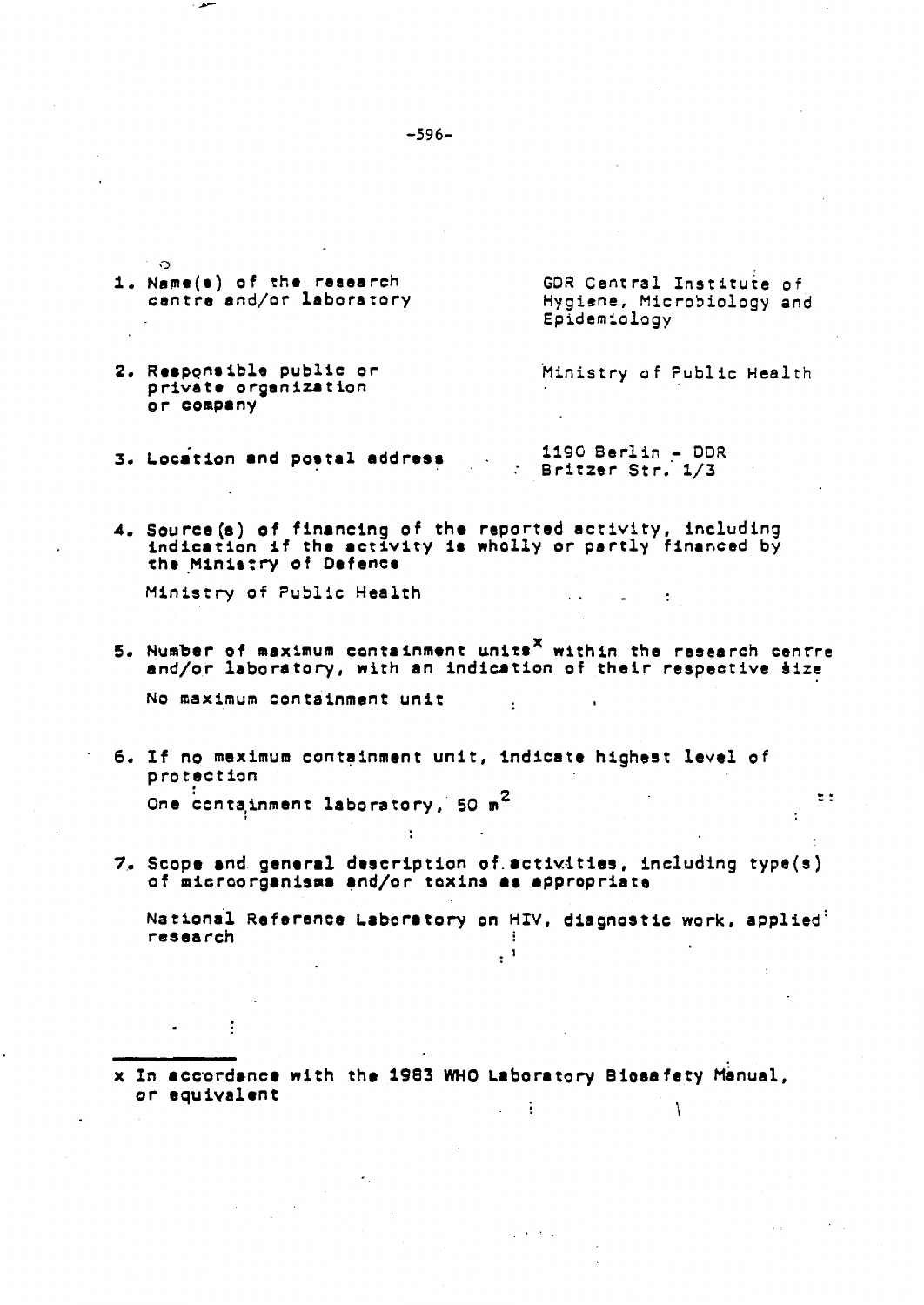- 1. Neme(s) of the research Sächsisches Serumwerk centre and/or laboratory Dresden
- 2. Responsible public or Ministry of Public Health private organization or company
	- Herbert-Bochow-Str. 40 DDR - Dresden, 8010

 $\therefore$ 

 $\overline{\phantom{a}}$ 

 $\ddot{\cdot}$ 

4. Source (s) of financing of the reported activity, including<br>indication if the activity is wholly or partly financed by the Ministry of Defence

Ministry of Public Health

3. Location and postal address

- 5. Number of maximum containment units<sup>X</sup> within the research centre and/or laboratory, with an indication of their respective size No maximum containment unit
- 6. If no maximum containment unit, indicate highest level of protection  $\bullet$

One containment laboratory, 100 m<sup>2</sup>

7. Scope and general description of activities, including type(s) of microorganisms and/or toxins as appropriate

 $\cdot$ <sup>1</sup>

Development and production of HIV reagents

x In accordance with the 1983 WHO Laboratory Biosafety Manual, or equivalent

 $-597-$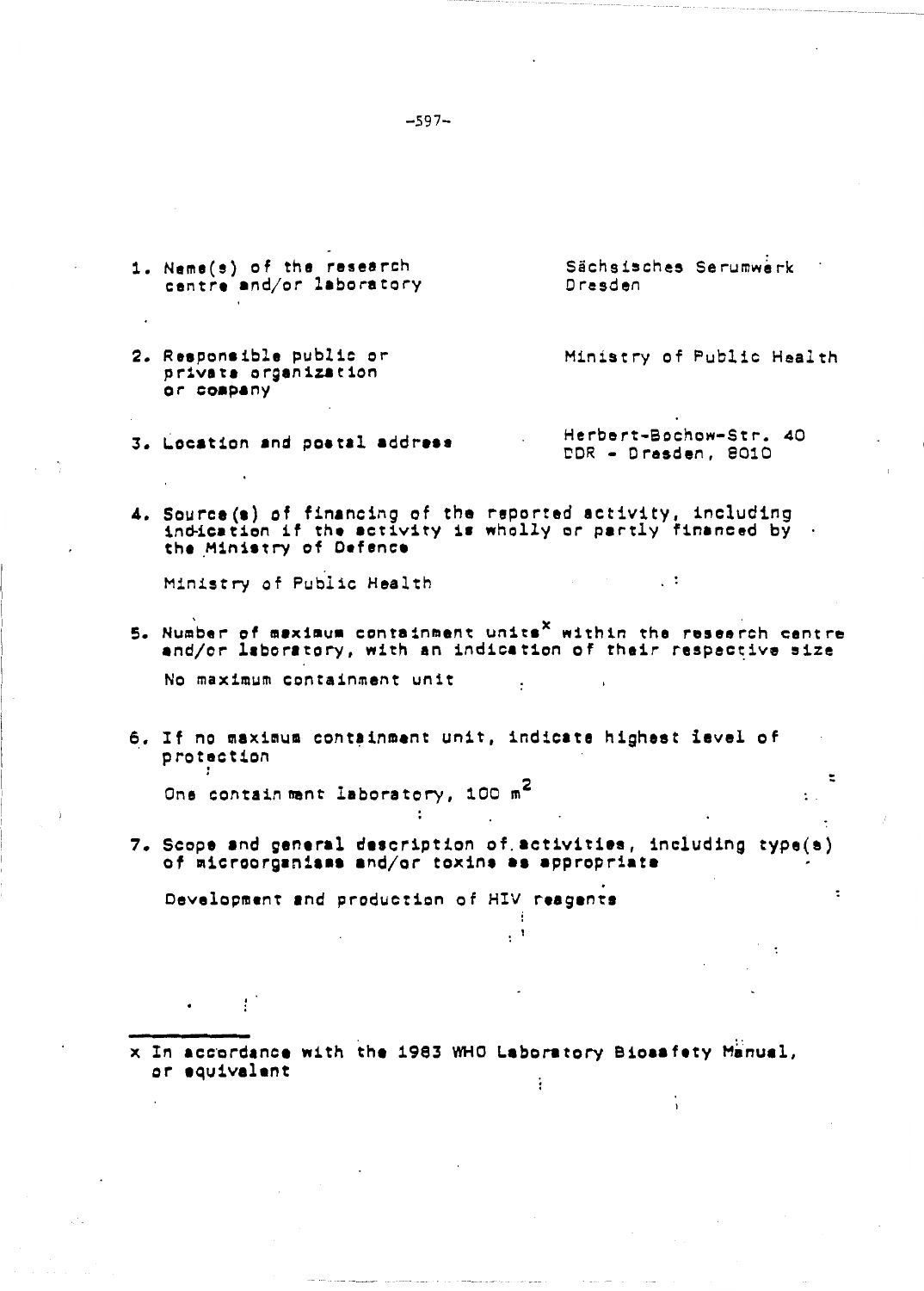- 1. Name(s) of the research centre and/or laboratory
- 2. Responsible public *or*  private organization *or* comp.any

Ernst-Moritz-Arndt Universit, Greifswald

3. Location and postal **address** 

Rudolf-Fetershagen-Allee 38 DOR - 200 Greifswald

*.J* 

4. Source(s) of financing of the reported activity, including indication if the activity is wholly or partly financed by the Ministry of Defence Financed by the Ministry of Disarmament and Defence

5. Number of maximum containment unitsx within **the research** centre and/or laboratory, with an indication of their **respective** size

No maximum containment units·

6. If no maximum containment unit, indicate highest level of  $p$  rotection  $\overline{p}$ 

One basic laboratory ( risk group II)

7. Scope **and general** description of.activities, including type(s) of microorganisms and/or toxins as appropriate

Training in microbiology and epidemiology;<br>investigations regarding<br>. • efficacy of disinfectants under field conditions

• efficacy of virustatic drugs and **vaccines** against influenza • development of diagnostic methods in communicable **diseases.** 

The work is carried out with microorganisms of risk group II.

x In accordance with the 1983 WHO Laboratory **81oaafety** Manual, or equivalent

(Original: English)

 $\mathbf{r}$ 

 $-508 -$ 

Section of Military Medicine  $\mathbf{A}$ 

**. مد**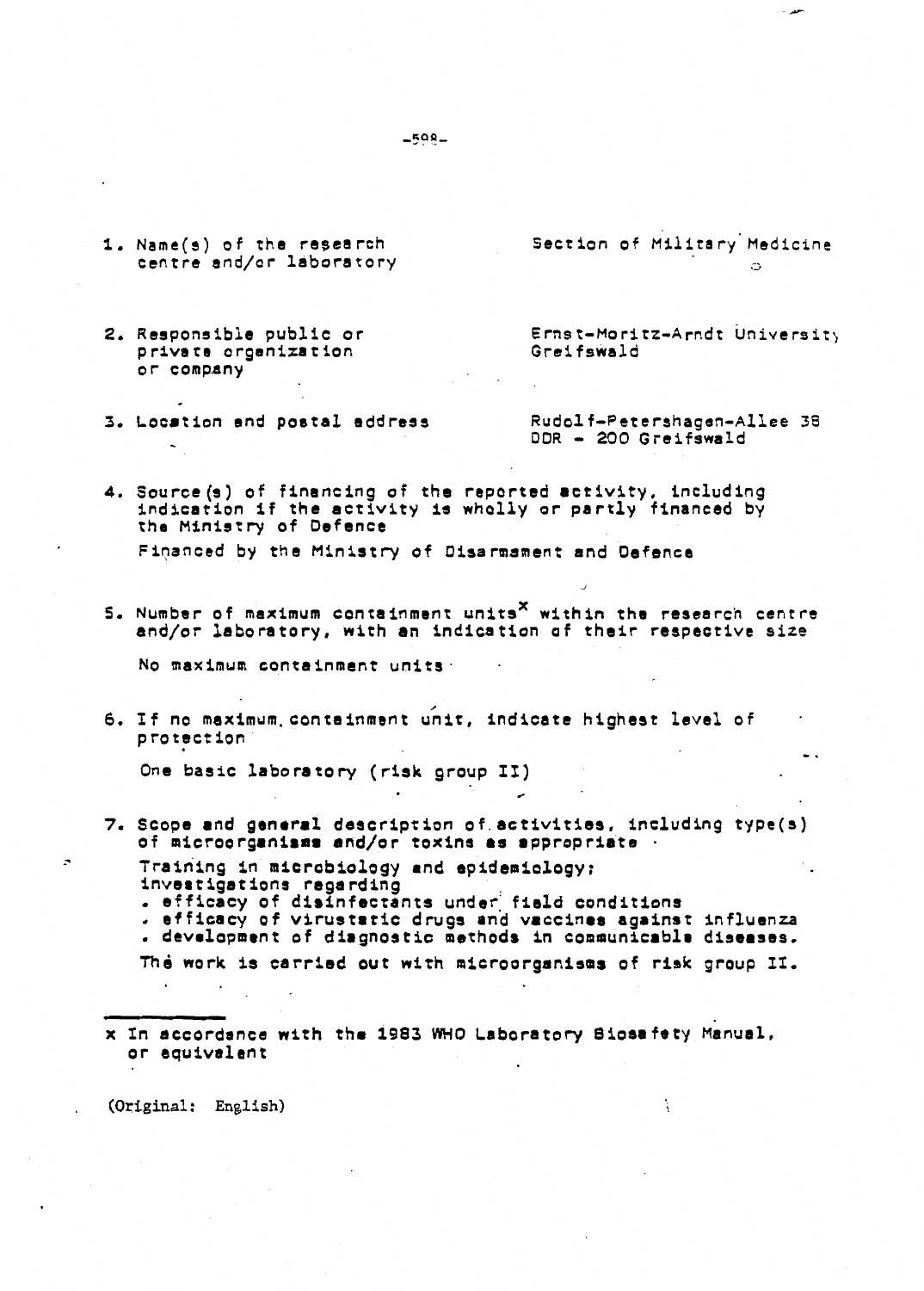In 1989, and up to 30 April 1990, no outbreaks of infectious **diseases** *or* similar **diseeses** deviating from the normal pattern **have** occurred in this country. The information on infectious diseases surveillance in the German Democratic Republic has been included in the 1988 report. There **were** no changes. Quarterly and annual Epidemiological Reports on reportable  $_\circ$ infectious **diseases** (including **diseases** caused by organisms which meet the criteria for risk groups III and IV according to the classification in the 1983 WHO Laboratory Biosafety Manual) have been forwarded to Headquarters, Geneva, and Regional Office, Copenhagen,. of the World Health Organization. (Original: English)

 $\ddot{\phantom{0}}$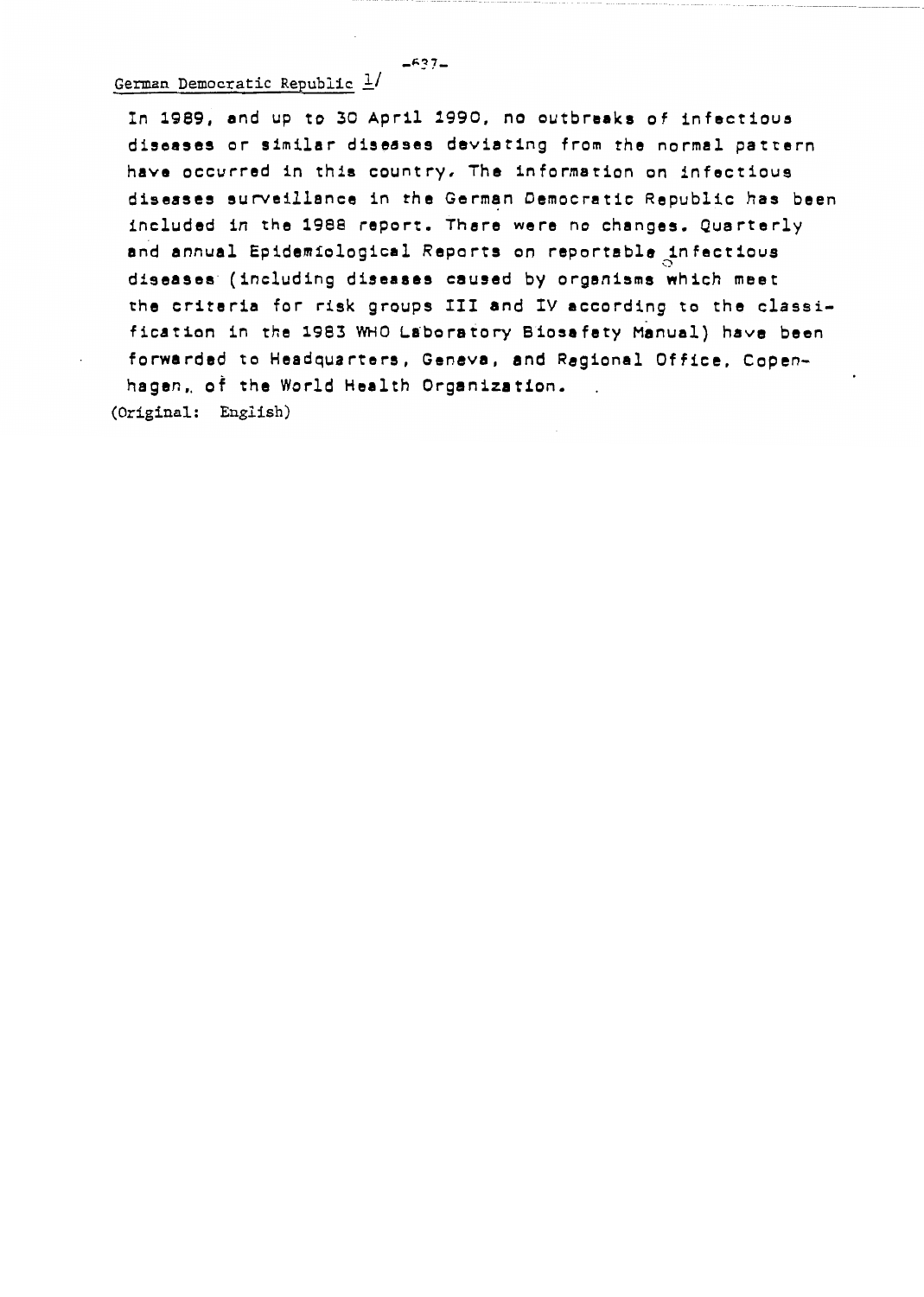German Democratic Republic  $\frac{1}{2}$ 

Publications with recard to the work of laboratories (Annex  $1 - 7$ )

Friedrich-Loeffler-Institut, Insel Riems

Benndorf, E. u. Kotterba, G. (1990)

Wissenschaftlich-technische Aspekte bei der veterinärhygienischen Absicherung der experimentellen Arbeiten mit Tierseuchenerregern in Forschung und Impfstoffproduktion. Monatshefte Vet.med. 45,  $198 - 201.$ 

## Institut of Medical Virology, Humboldt-University Berlin

I. Takahshi, M. Takama, A.M. Ladhoff u. D. Scholz (1989)<br>Envelope structure model of Human Immunodeficiency Virus Type I. J. of Acquired Immune Deficiency Syndroms 2, 136 - 140.

E. Matthes, Ch. Lehmann, M. v. Janta-Lipinski, and D. Scholz (1989) Inhibition of HIV-Replication by 3'-Fluoro-modified nucleosides with low cytotoxicity. Biochem. Biophys. Res. Comm. 165, 488 - 495.

G.P. Borisova, I. Berzins, P.M. Pushko, P. Pumpen, VV. Tsibinogin, V. Loseva, V. Ose, R. Ulrich, H. Siakkou, and H.A. Rosenthal (1989) Recombinant core particles of hepatitis B virus exposing foreign<br>antigenic determinants on their surface. FEBS Lett. 259, 121 - 124.

R. Ullrich, R. Möhring, I. Lätzsch, H. Siakkou, G. Petzold, S. Dittmann, R. Rosenthal, and H.A. Rosenthal (1989) Synthese in E.coli und Immunreaktivität von HIV- und anderen Transmembranproteinen. Zeitschr. Klin. Med. 45, 347 - 349.

GDR Central Institute of Hygiene, Microbiology and Epidemiology, Berlin

Dittmann, S. und Petzold, G. (1990) Zum erstmaligen Nachweis von HIV-2-Infektionen in der DDR. Z. Klin. Med. 45, 305 - 307.

Section of Military Medicine, Ernst-Moritz-Arndt-University Greifswald

H. Tischner, E.-J. Finke, O. Totzke, M. Popp (1990) Vergleichende Untersuchungen zur Wirksamkeit der Schutzimpfung gegen Virusgrippe mit parenteral und oral applizierten Impfstoffen. Z. Erkrank. Atm.-Org., in press

E.-J. Finke, B. Henkel, H. Herzog, B. Wogawa (1990) Hinweise zur Organisation und Durchführung von Probenentnahmen bei Durchfallerkrankungen. Z. Mil. Med., in press

(Original: English)

1/ See footnote above.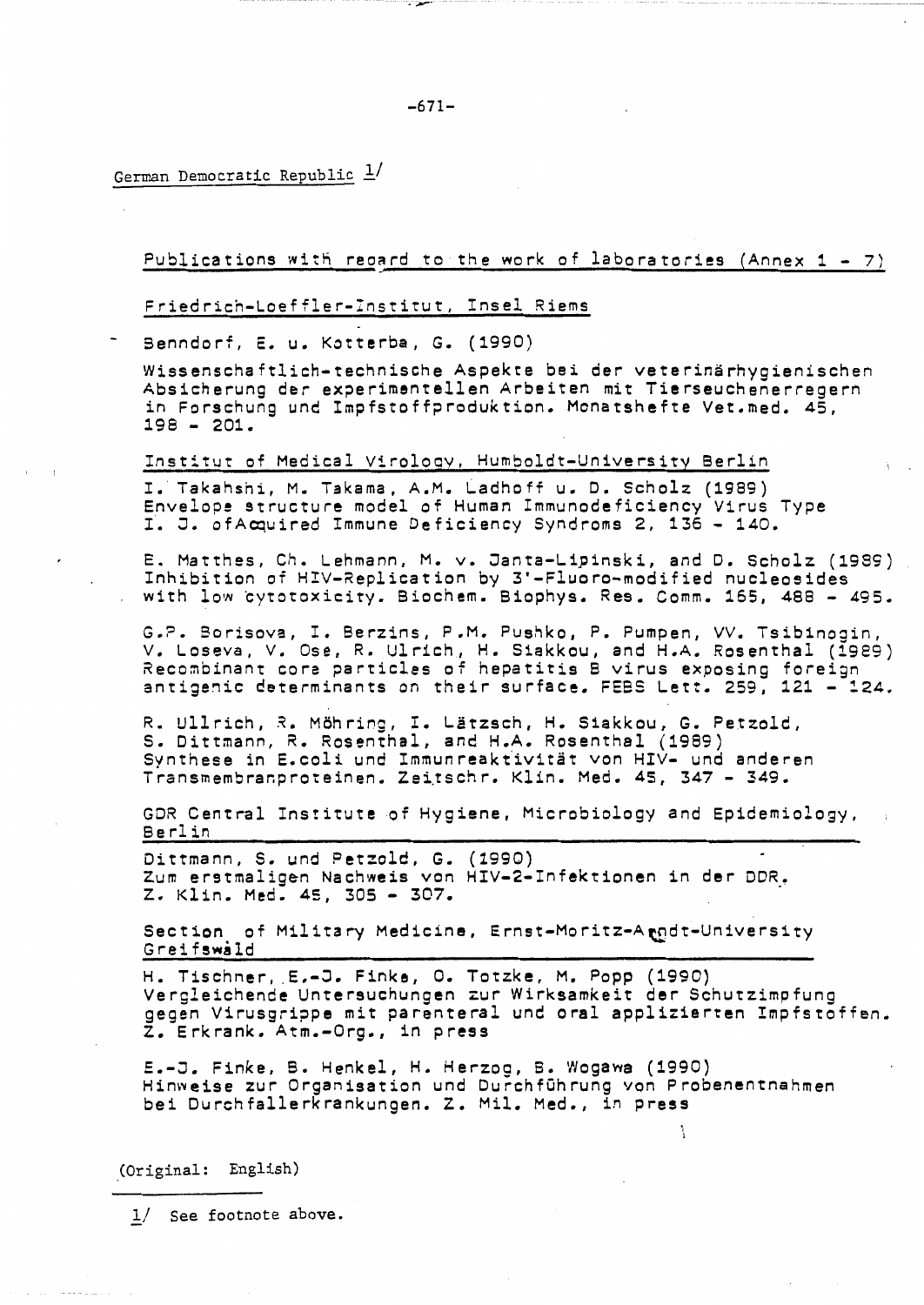## German Democratic Republic  $\frac{1}{2}$

As<sup>#</sup>&iready reported to the UN Department of Disarmament Affairs after submission of the 1989 GDR report, the subject of the XIIth International "Kühlungsborn Colloquium on Philosophical end Ethical Problems of the Biosciences" will be "Prevention of a Biological and Toxin Arms Race and the Responsibility of Scientists". The meeting is organized by the Society of Physical and Hethematical Biology of the GDR in **association** with the Central Institute of Molecular Biology, Academy of Sciences of the GDR, and the Central Institute of Philosophy, Academy of Sciences of the GDR, and the GDR Committee on Scientific Questions of **Peace and** Disarmament. It will be held 14 - 19 September 1990 in **Oetseebad** Kuhlungsborn near Restock, GOR. According to the

preliminary program the 'following topics will be discussed in **sessions end** workshops:

- Prevention of **the use** of **research** for offensive purposes
- Promotion of biotechnology for peaceful purposes in 3rd world countries

• What can be learnt from the negotiations on **a** CW Convention?

• Confidence-building **measures** 

• Verification **measures** 

• Legal approaches for strengthening the BW Convention

. The responsibility of scientists.

Form 3 includes the formal description of the meeting.

Other conferences or symposia concerning scientific work covered by the Convention are not planned for 1990.

المتعارض والمتحاوية والمتحاوية

1/ See footnote above.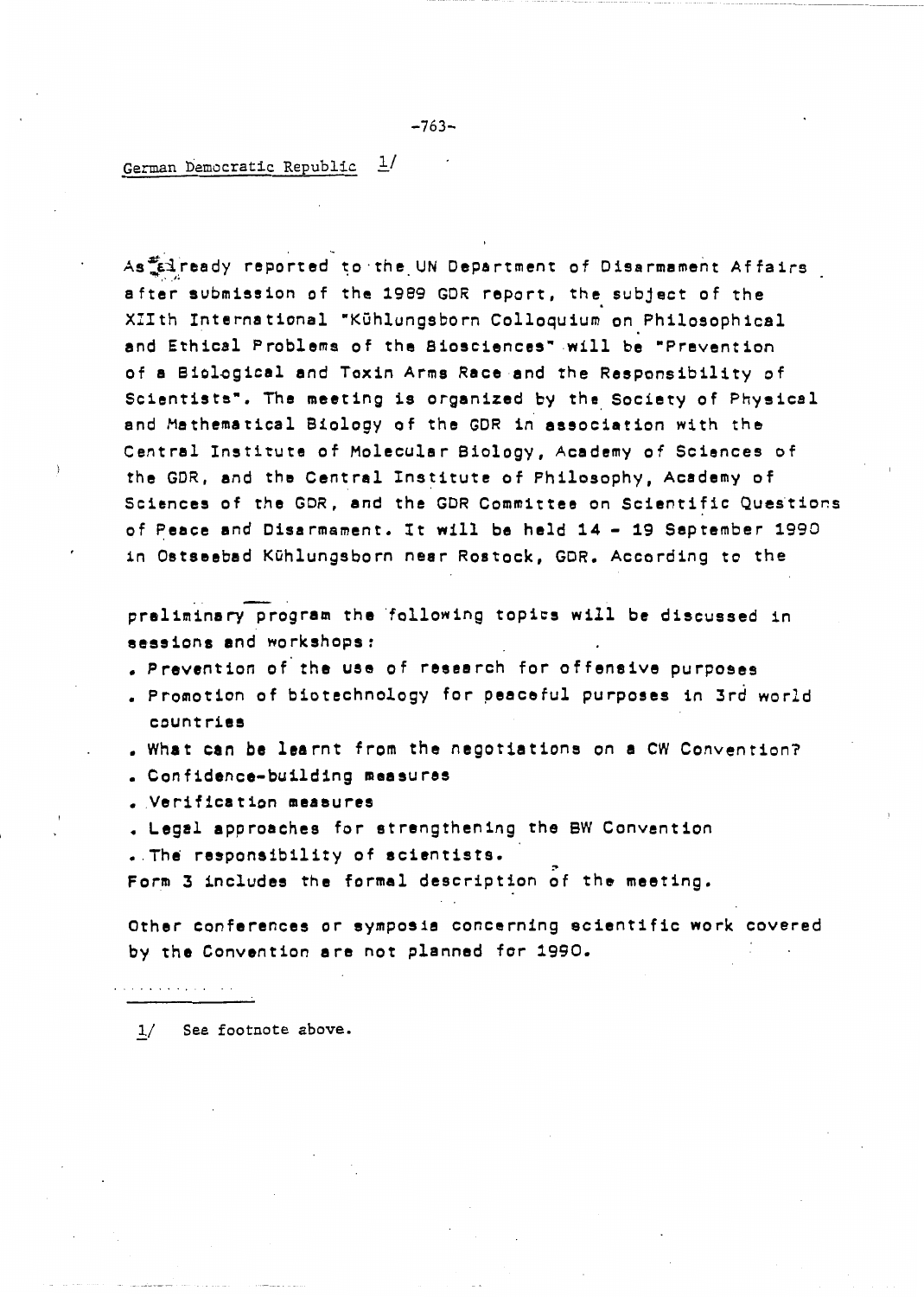- Name of the conference: XIIth Kühlungsborn Colloquium on Philosophical and Ethical Problems of the Biosciences: Prevention of a Biological and Toxin Arms Race and the Responsibility of Scientists.
- Arranging Organizations: Society of Physical and Mathematical Biology of the GDR, in association with the Central Institute of Molecular Biology, Academy of Sciences of the GDR, and the Central Institute of Philosophy, Academy of Sciences of the GDR, and the GDR Committee on Scientific Questions of. Peace and Disarmament.
- Time: 14 19 September 1990
- Place: Ostseebad Kuhlungsborn (near Restock), German Democratic Republic
- Main Subjects: Prevention of the use of research for offensive purposes. Promotion of biotechnology for peaceful purposes in 3rd world countries. What can be learnt from the nego- tiations on a CW Convention? Confidence-building measures. Verification measures. Legal approaches for strengthening the SW Convention. The responsibility of scientists.
- Conditions for Participation: Open participation. The number of participants will be restricted to about 150, however.

Point of Contact: Professor E. GeiSler, Zentralinstitut fur Molekularbiologie Robert-Rössle-Str. 10, Berlin-Buch DOR - **1115**  German Democratic Republic

(Original; English)

 $-764-$